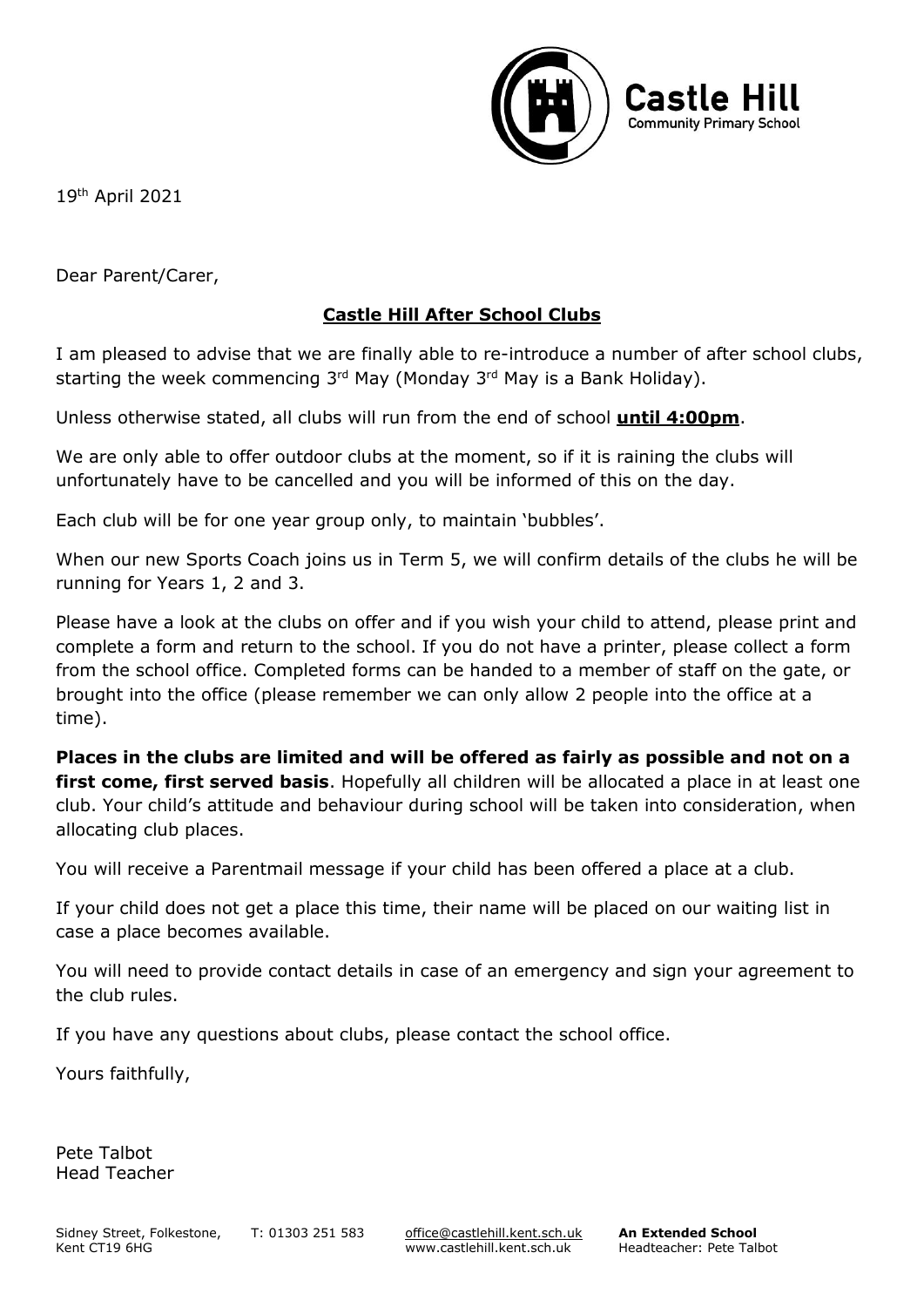| <b>Day</b> | <b>Club</b>                                     | <b>Year Group</b> | <b>Max</b><br>no. | <b>Staff</b> | <b>Please</b><br><b>Tick</b> |
|------------|-------------------------------------------------|-------------------|-------------------|--------------|------------------------------|
| Monday     | Cricket                                         | 5                 | 16                | CW/DL        |                              |
| Monday     | Cricket                                         | 6                 | 16                | ME/DL        |                              |
| Monday     | Sports Club - To be<br>Confirmed                | 3                 | 16                | <b>CR</b>    |                              |
| Monday     | Multi-Skills                                    | $\mathbf{1}$      | 16                | RK-B/LW      |                              |
| Tuesday    | Hockey                                          | 4                 | 16                | <b>CR</b>    |                              |
| Tuesday    | Green Club<br>(Gardening, Nature,<br>Recycling) | $\overline{2}$    | 16                | FG/GO        |                              |
| Wednesday  | Netball                                         | 4                 | 16                | MD/SF        |                              |
| Wednesday  | Sports Club - To be<br>Confirmed                | $\overline{2}$    | 16                | <b>CR</b>    |                              |
| Wednesday  | Yoga                                            | 6                 | 16                | KB           |                              |
| Wednesday  | Rounders                                        | 5                 | 16                | RH/DB        |                              |
| Thursday   | Multi-Skills                                    | 3                 | 16                | JB/JP        |                              |
| Thursday   | Sports Club - To be<br>Confirmed                | $\mathbf{1}$      | 16                | <b>CR</b>    |                              |
| Thursday   | Green Club<br>(Gardening, Nature,<br>Recycling) | 4                 | 10                | FG           |                              |